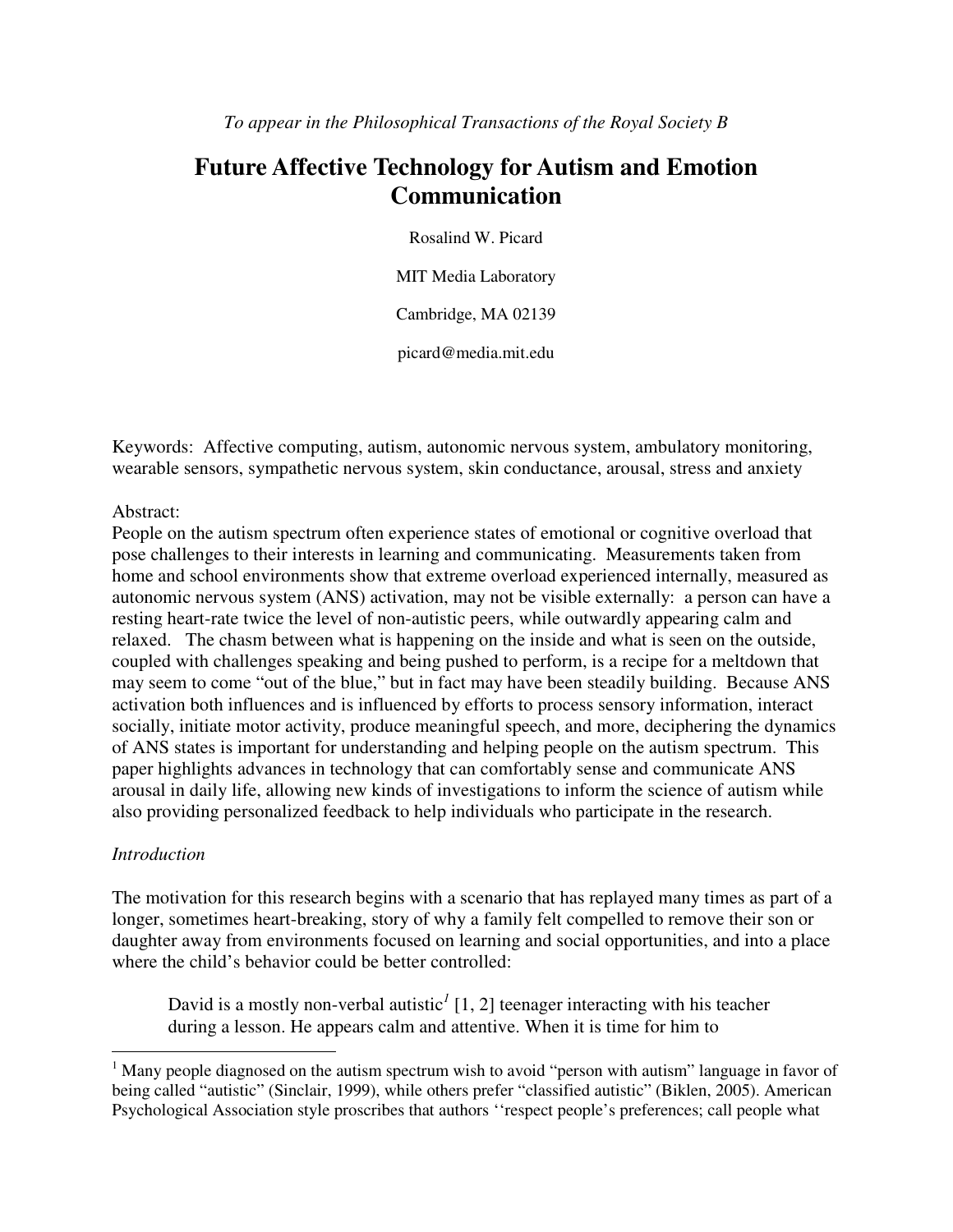respond, the teacher encourages him to try harder as he is not doing what she is asking. She knows he is capable from past experiences, and he appears to be feeling fine; he just needs a nudge. All of a sudden – it appears to come out of nowhere – David has a meltdown, engaging in injurious behavior to himself and perhaps to others. Afraid for him and others around him, the teacher calls for help to restrain him. What was intended to be a positive, productive learning episode turns into a harmful major setback, with discouragement and possibly despair ensuing.

Many versions of this story exist with a variety of causal explanations. Consider this one possibility: David was experiencing extreme pain with an undiagnosed tooth abscess. While most of us who experience excruciating pain reveal it in our faces, speak about it, and do nothing else until we first address the pain, David could not communicate through his speech or facial expressions, and the more pain he felt, the more his motor system did not respond in the usual way. While sometimes his face capably did express emotion, at this time it did not, nor could he initiate the movement to cooperate with the task the teacher requested of him.

The Autism Spectrum refers to a broad set of diagnoses given to individuals who show certain combinations of atypical communication, social interaction, and restricted repetitive patterns of behavior, interests, and activities [3]. While not part of the official diagnostic criteria at this time, autism frequently includes mild to major affective swings that may arise from sensory and other challenges, and mild to major motor disturbances that can affect gait, posture, and ability to type, write, speak and produce facial expressions [4, 5]. Complicating matters, movement disturbances can come and go, giving the appearance of a willful lack of cooperation when a person does not move as desired or expected, even if they are trying to cooperate [6]. Sensory and movement problems are a source of increased stress for the afflicted person, and the increased stress may precipitate other problematic behaviors, including facial expressions and other movements that contrast with what the person intends [7]. David's unsuccessful efforts to communicate or get his body to move appropriately may have increased his internal frustration and anger to the point where they erupted as self-injury. Several autistic people who self-injure have explained that these behaviors do not come out of the blue, but may arise from mounting frustration, stress, and failed attempts to be understood.

Observations that include measurements of physiology in autism have shown that a person can appear differently on the outside than what is measured on the inside. For example, an autistic person can appear perfectly calm to those who know him or her, while having an unusually high resting heart-rate, 120 beats per minute or more, instead of the usual 60-80 b.p.m. [8]. Similarly, an autistic person's electrodermal activity (EDA), a measure of sympathetic arousal, can swing very high [9], as if engaged in a physical work-out, but without any visible signs of sweating, heavy breathing, or outward stress.

 $\overline{a}$ 

they prefer to be called'' (APA, 1994, p. 48). A Google search conducted on March 14, 2007, revealed that 99% of the first 100 Google hits for the term ''autistics'' pointed to organizations run by autistic persons, whereas all of the first 100 Google hits for the terms ''person/s with autism'' or ''child/ren with autism'' led to organizations run by nonautistic individuals (Gernsbacher, Stevenson et al. 2008).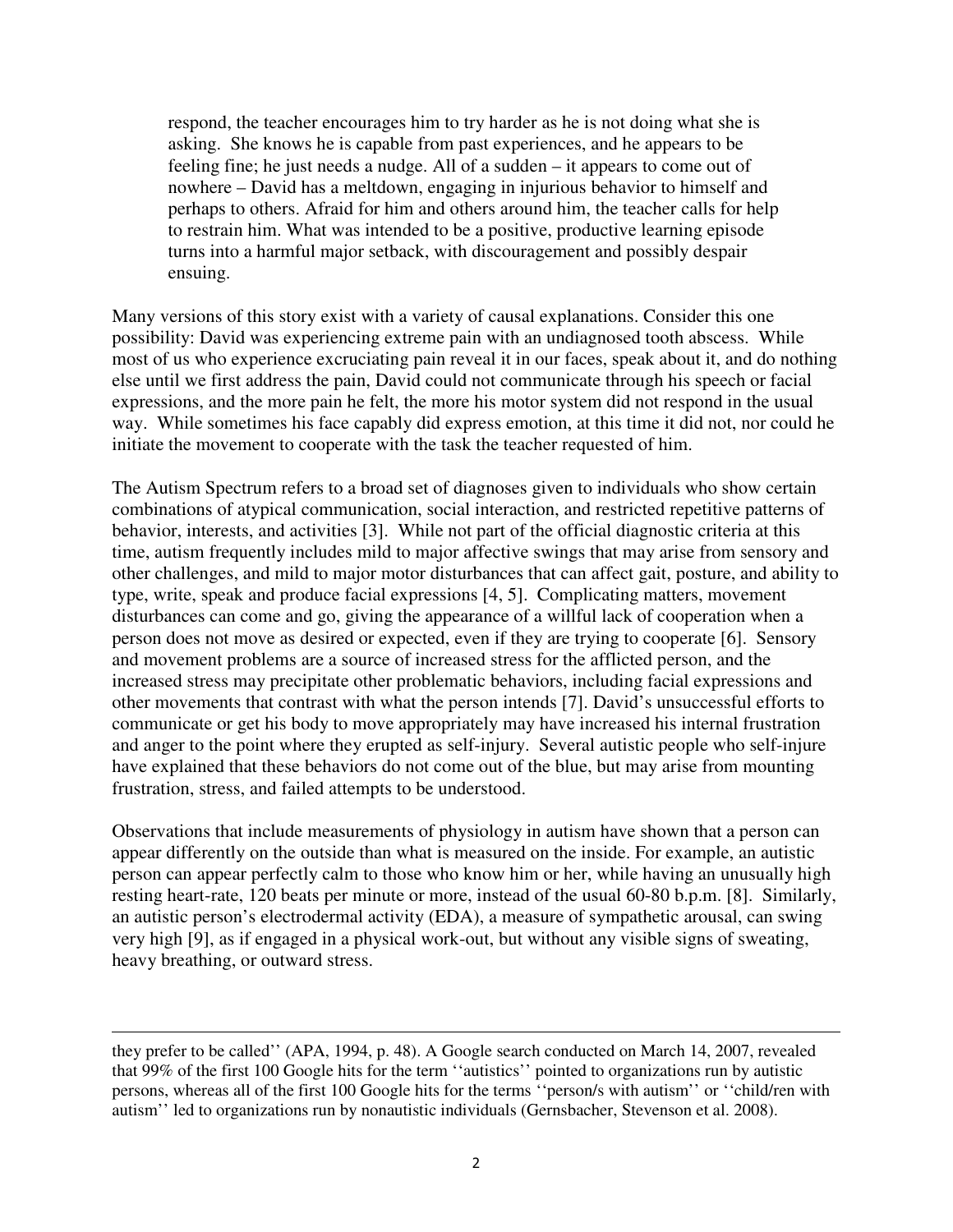How is a teacher, parent, or care-giver supposed to know what is truly going on when all they can observe is what is shown on the outside and that is misleading? The best-intentioned helpers who deeply care for and try to understand their autistic companions may, nonetheless, inadvertently cause quite a bit of trouble and even danger when the outward signals indicate the opposite of the inward experience.

The emotion communication problem in autism can be viewed as an amplification of a problem that exists across *Homo sapiens*. Anyone who has lived with a person in marriage or in a longterm relationship knows that misunderstandings occur, no matter how well you know, love, and care for a person. Furthermore, there are important rational reasons why there is ambiguity in how humans display emotion: One man might choose to hide his feelings of arousal for a woman because he doesn't want to threaten her marriage, or his, with the possibility of broken vows and divorce. There may also be important survival reasons: The woman is married to a tall irascible man who happens to be a professional fighter. For whatever reasons, rational, biological, or other, emotion communication mechanisms do not accurately and reliably display outwardly what is felt inwardly.

Technology has increasing potential to bridge the chasm between what is felt inwardly and displayed outwardly. However, because there are also good reasons to keep feelings private, it is important to consider how such technology can be designed so that it respects human needs for control over the display of feelings. This paper presents new technology being developed to give people expanded tools to bridge the chasm between internal feeling and external display, while maintaining important control over what is communicated and to whom. Here is a vision of one such technology, providing an alternative outcome to the scenario above:

David is looking forward to his lesson with a teacher whom he likes and trusts. He chooses to communicate his autonomic data to her, and pulls on a wrist band with a logo of his favorite superhero. His teacher chooses to wear one too, and he touches his to hers in a way that indicates "share." He appears calm and attentive during instruction. When it is time for him to respond, the teacher notices that his physiology is soaring unusually high and steadily escalating despite his outwardly calm appearance. He is not responding to the lesson in a way she believes him capable. Instead of pushing him to respond, she stays out of his face, and brings him tools that the two of them have previously chosen for him to use to selfregulate and calm himself. He looks toward the sound-modifying headphones, which she helps him put on. Suddenly, she becomes aware of a sound in the distance that she hadn't noticed before, which might be bothering him. After some time, she sees his physiological state returning to a calm and attentive state, where what is signaled from the inside matches what she sees on the outside. She gently recommences the lesson and he participates eagerly, surpassing his previous achievement level.

The MIT Media Lab is working to realize new technologies that people with communication challenges can use to improve their abilities to communicate emotion; however, the problem is not an easy one to solve.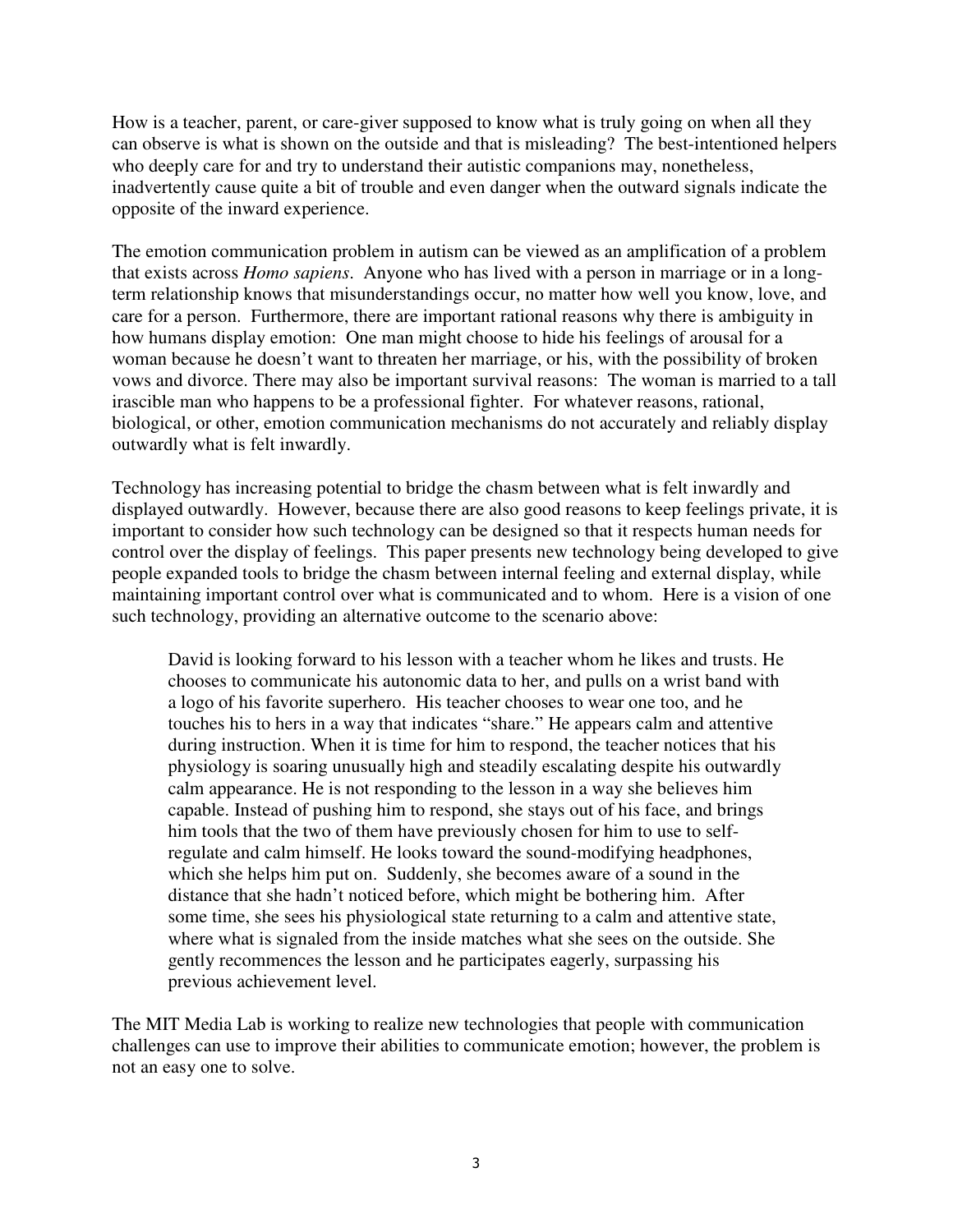#### *The challenge of emotion communication*

To communicate a phenomenon like emotion, you need to first know what it is, which suggests starting with a definition. Unfortunately, emotion theorists do not agree on a definition of emotion, despite that nearly a hundred definitions were suggested decades ago [10] and new ones continue to appear. Most theorists agree that the two dominant *dimensions* of emotion can be described as valence (pleasant vs. unpleasant or positive vs. negative) and arousal (activated vs. deactivated or excited vs. calm). These two dimensions have been in use since at least Schlosberg [11]. Several third dimensions have also been proposed, but there is less agreement about those. While the valence and arousal dimensions do not fully capture the space of emotion, they can be considered a second-order approximation to the emotion space. Consequently, measures of arousal and valence are useful for describing emotion, even though they do not perfectly represent it.

A popular way to measure and communicate emotion, in part because it is easily done with pencil and paper, is to ask people to rate their feelings along valence-arousal dimensions, e.g., using the self-assessment mannequin of Lang et al. [12]. However, self-reported ratings are untrustworthy in populations of typical people, and coupled with the high rate of alexythymia in autism [13], self-report can be expected to be inaccurate for many autistic individuals. When a PDA-based system for manually logging self-reported feelings [14] was used to compare autistic teen's self-reports to teacher's reports of their feelings, there were huge discrepancies, and no way to know what was most accurate [15]. Furthermore, many autistic people have difficulty producing speech and getting it to mean what they want it to mean; they may find that their typed speech comes out more accurately reflecting their thoughts than their spoken speech. People who rely upon voice-output devices to help them communicate their feelings do need and use verbal expressions of feelings such as "I'm frustrated" or "I'm in pain." Such expressions, even if a person can only push a button, may provide life-saving communication, and are critical to provide. However, at the moment of mounting pain and overload, it may also be the case that a person cannot physically move in a way to operate their communication device, much less navigate to the correctly worded choice.

What is the best physical measure for capturing the two dimensions of arousal and valence: Face? Voice? Gestures? Physiology? Context? Other? Over the years researchers have found that the face is a good indicator of valence: especially with corrugator and zygomatic activity separating states such as pleasure/displeasure, liking/disliking, joy/sadness. EDA is a good indicator of arousal, going up with sympathetic nervous system activation – the "fight or flight" response. However, measuring emotion is not as simple as measuring a few bodily parameters. When people infer an emotion such as "exuberant," they combine multiple channels of information: smiles, shrieks, upward bodily bouncing or arm gestures, and perhaps even tears of joy, in a complex way. No algorithms exist yet describing how to precisely combine the many contributing channels into a full space of emotions. A different complex combination may need to be characterized for each emotion. Furthermore, it is not sufficient to map the combinations of signals emanating from the person whose emotion is being assessed; it is also necessary to observe the context, to see, for example, that the person is simply trying to act exuberant because of their drama teacher.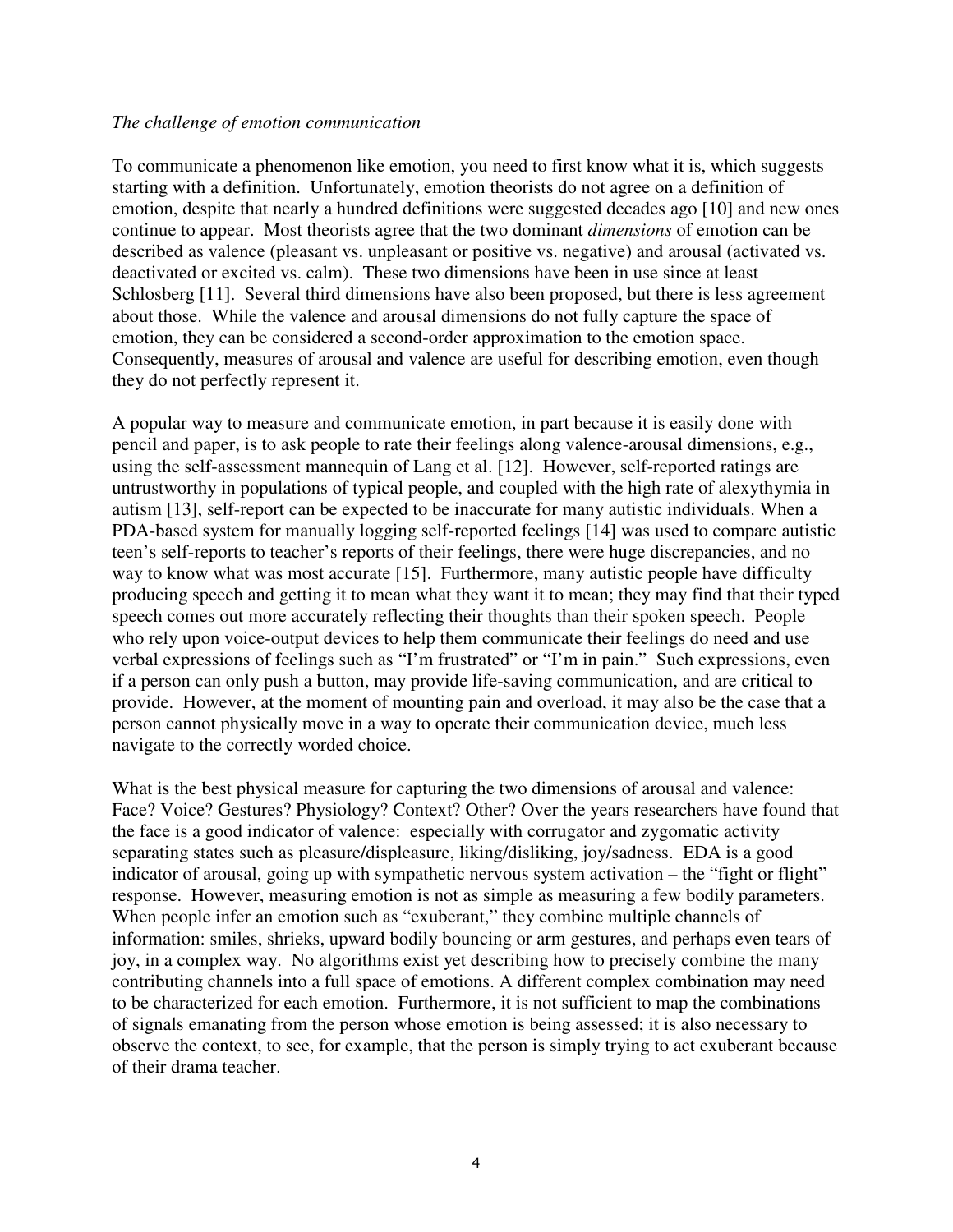A scientific illustration of the importance of context and how it exploits the similarity of different expressions appears in a study by Aviezer et al. [16]. In this study, Ekman-Friesen's basic faces of emotion are paired with different contexts and found to be interpreted in strongly different ways based on the pairing. For example, a disgust face is paired in one case with a man holding up his fist, and in another case with the same man holding up soiled underwear. When asked to "label the facial expression," 87% of participants labeled the disgust face in the first image as expressing anger, while 91% of participants labeled the disgust face in the second image as expressing disgust. The surprise in this result is that the face was identical in both images, containing the prototypical facial action units for disgust, chosen from the Ekman and Friesen illustrations for basic emotions [17]. Also, participants were clearly asked to label the facial expression. Thus, a system to "label facial expressions" will likely require mappings that include more than facial information, at least if you want it to behave like people do.

The behavior of a group of people labeling an identical "basic" facial expression differently, depending on context, points to greater complexity required in developing a system for automatically understanding facial expressions. Whether to help people with nonverbal learning challenges, or to build software that a computer or robot could utilize, there is a need to develop systematic mappings between what is viewed and what emotion is interpreted – and not just what is obtained from the face. Interpreting facial movements alone is an extraordinarily complex problem, with an estimated 10,000 different combinations of facial expressions able to be produced, and new expressions able to appear in tens of milliseconds. Autistic poet Tito Mukhopadhyay captured the visual complexity of this space beautifully when he wrote*,"Faces are like waves, different every moment. Could you remember a particular wave you saw in the ocean?"* [18].While the space of facial expressions is oceanic, the space formed by crossing all possible expressions with all possible contexts, and the demand to compute their meaning in real time, is computationally intractable. Autistic people who attempt to perform such a feat in a precise and rigorous systematic way are setting themselves up for likely overload and failure.

Mysteriously, people often succeed at reading facial expressions, or at least most people think they do this task fine, and they do so in real time, even if far from perfectly. While we do not know how people actually compute the labels that are commonly agreed upon (and many labels are not agreed upon), our challenge at the MIT Media Lab Autism Communication Technology Initiative is to build tools that imitate what typical people do, providing labels that most people would agree on, where there is such agreement. Our challenge is also to construct these tools in a way that can be easily appropriated by people who have trouble interpreting emotion, if they wish to use them. The tools will not be perfect, but neither is human emotional communication. Our approach is also not to force the typical social way of operating on people who don't easily operate this way, or who may choose to not operate this way; people should not be required to communicate emotion if they do not want to. Instead we are interested in providing people with expanded means for communicating, in ways they can freely choose to use or ignore.

### *Expanding emotion communication possibilities in autism: ANS*

The ANS has two main subdivisions: Sympathetic and parasympathetic, which work together to regulate physiological arousal. While the parasympathetic nervous system promotes restoration and conservation of bodily energy, "rest and digest," the sympathetic nervous system stimulates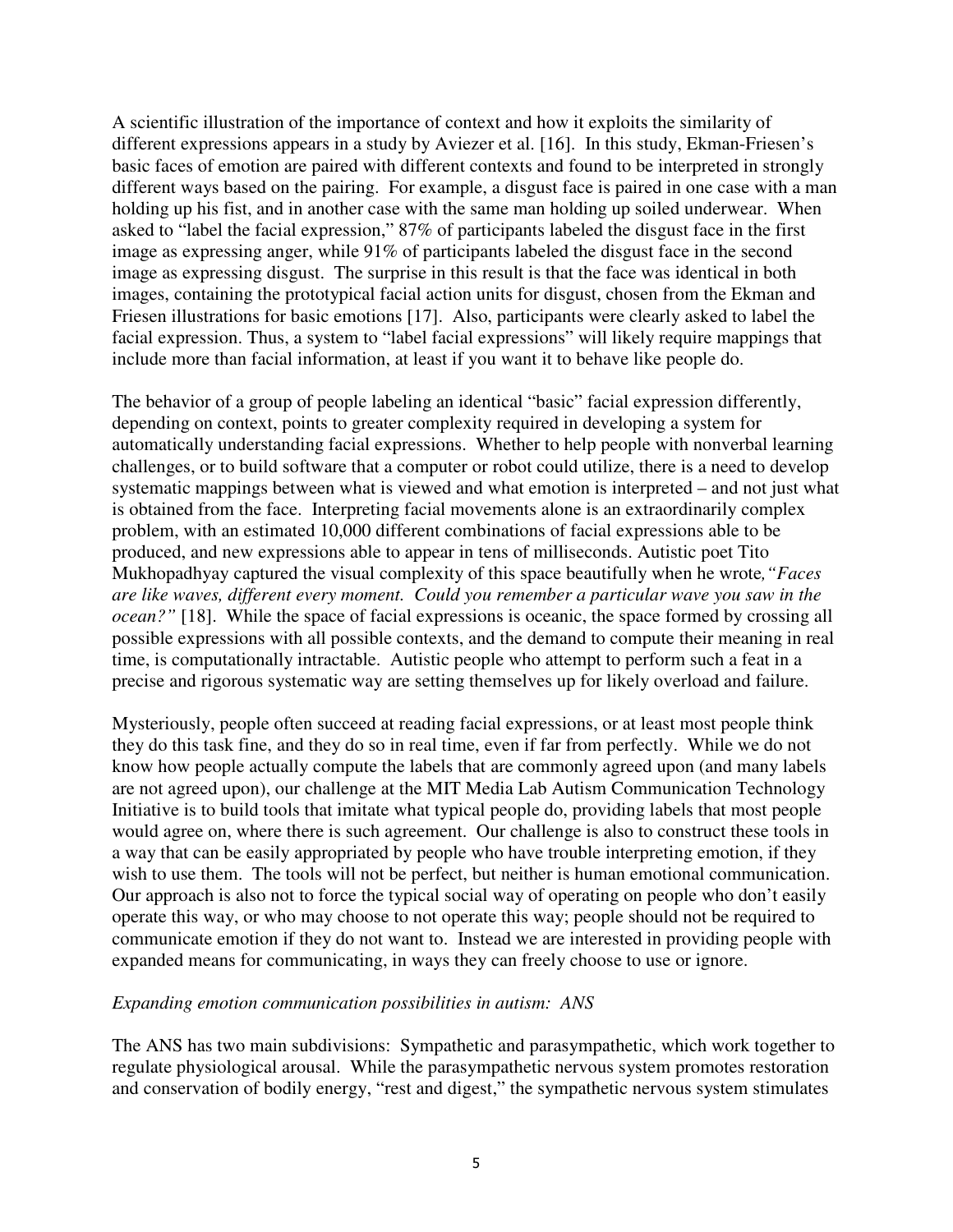increased metabolic output to deal with external challenges, so-called "fight and flight." Increased sympathetic activity (sympathetic arousal) elevates heart rate, blood pressure and sweating, and redirects blood from the intestinal reservoir toward skeletal muscles, lungs, heart and brain in preparation for motor action. Since sweat is a weak electrolyte and good conductor, the filling of sweat ducts results in increasing the conductance of an applied current. Changes in skin conductance at the surface, known as EDA, thus provide a sensitive and convenient measure of assessing sympathetic arousal changes associated with emotion, cognition and attention [19, 20]. Thus, EDA provides a measure of the arousal dimension of emotion, although it can change for non-emotional reasons as well, such as when a mental task increases cognitive load, or when ambient heat and humidity are suddenly increased.

Connections between the ANS and emotion have been debated for years. Historically, William James was the major proponent of emotion as an experience of bodily changes, such as your heart pounding or your hands perspiring [21]. This view was challenged by Cannon [22] and later by Schachter and Singer who argued that the experience of physiological changes was not sufficient to discriminate emotions, but required also cognitive appraisal of the current situation [23]. Since Schachter and Singer, there has been a debate about whether emotions are accompanied by specific physiological changes other than simply arousal level. Ekman et al. [24] and Winton et al. [25] provided some of the first findings showing significant differences in autonomic nervous system signals according to a small number of emotional categories or dimensions, but they did not develop systematic means of recognizing or communicating emotion from these signals.

Could emotion be recognized by a computer with which you chose to share your physiological signals? Fridlund and Izard [26] appear to have been the first to apply automated pattern recognition (linear discriminants) to classification of emotion from physiological features, attaining rates of 38%-51% accuracy (via cross-validation) on subject-dependent classification of four different facial expressions (happy, sad, anger, fear) given four facial electromyogram signals. Later, using pattern analysis techniques and combining four modalities – skin conductance, heart-rate, and respiration with facial electromyogram – eight emotions (including neutral) were automatically discriminated in an individual, over six weeks of measures, with 81% accuracy [27]. The latter also showed that nonlinear combinations of physiological features could discriminate emotions of different valence as well as emotions of different arousal. More recently, Liu et al. applied pattern analysis to dozens of physiological indices to discriminate liking, anxiety, and engagement in autistic children while they interacted with a robot [28, 29]. While all these studies restricted measurement to laboratories and small sets of emotions, they demonstrated that there is significant emotion-related information that can be recognized through physiological activity.

The Media Lab's initiative to advance autism communication technologies currently has four active research areas: (1) Understanding and communicating ANS activity and behaviors that co-occur with its changes; (2) Providing tools for learning to read facial-head expressions [30- 32]; (3) Enabling low-cost robust communication aids for people who do not speak or whose speech does not carry the intended meaning [33]; and (4) Developing games to help improve vocal expression and prosody production. These four areas are connected because processes of communication both influence and are influenced by the dynamics of the autonomic nervous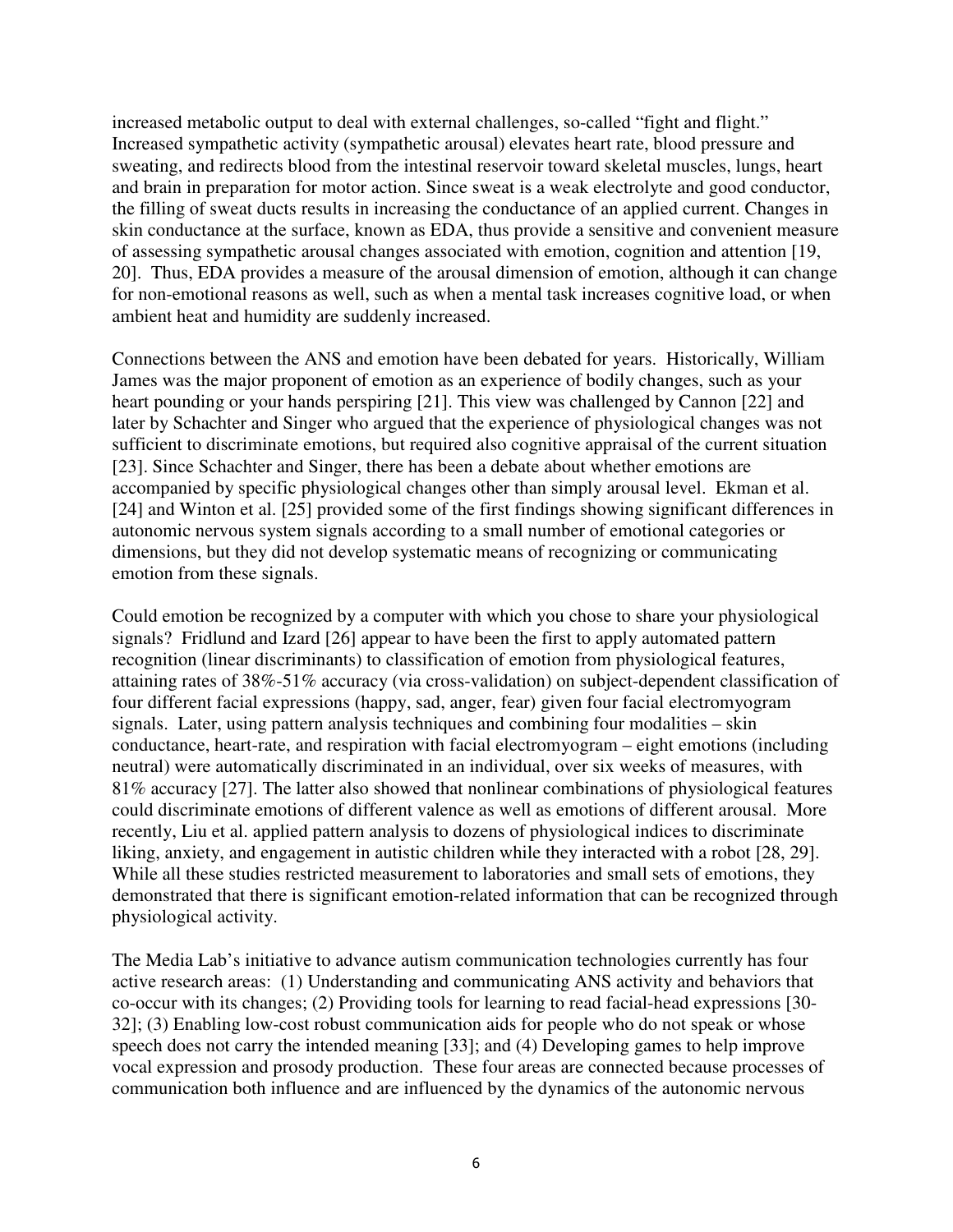system. For example, the social challenges faced by many autistic individuals, such as discomfort looking at faces and making eye contact, are associated with increased ANS activation and hyper-arousal of associated brain regions [34, 35]. This was expressively communicated by autistic blogger, video artist, and speaker, Amanda Baggs, who uses an augmentative communication device to talk [36]:

It's been a long time since someone's *really* been insistent with the eye contact while I'm squirming and trying to get away. I noticed today exactly how much I react to that.

So I'm sitting there in a doctor's office, and he's leaning towards me and sticking his face up to mine.

And I'm sitting there trying to think in a way that, were it in words, would go something like this:

Okay… he's got to…. **EYEBALLS EYEBALLS EYEBALLS** he's got to be unaware… **EYEBALLS!!!!** …he's… uh… eyeballs… uh… **EYEBALLS!!!!!!!!!**  people like him think this is **EYEBALLS EYEBALLS EYEBALLS EYEBALLS EYEBALLS** …some people think… **EYEBALLS!!** …some people think this is friendly… **EYEBALLS!!!! EYEBALLS!!!! EYEBALLS!!!!**  he really doesn't mean anything **EYEBALLS EYEBALLS EYEBALLS** he doesn't mean anything **EYEBALLS EYEBALLS** he eyeballs doesn't eyeballs mean eyeballs anything eyeballs bad **EYEBALLS EYEBALLS** he doesn't understand why I'm turning **EYEBALLS EYEBALLS EYEBALLS** why I'm not coming up **EYEBALLS** why I'm not coming up with words **EYEBALLS EYEBALLS EYEBALLS** oh crap hand going banging head **EYEBALLS EYEBALLS** oh crap not right thing to do **EYEBALLS EYEBALLS EYEBALLS EYEBALLS EYEBALLS** stop hand now

[…]

Until I finally reached some point of shutdown. And where every **EYEBALLS** is not just the picture of eyeballs but of something very threatening about to eat me or something. I unfortunately in all that couldn't figure out how to tell him that it was his eyeballs that were unnerving me, and I'm not sure I did a very good job of convincing him that I'm not that freaked out all the time. It wasn't just eyeballs either, it was leaning at me with eyeballs. I tried briefly to remember that people like him consider eyeballs to be friendliness, but it got drowned out in the swamp of eyeballs, and all thinking got drowned out in the end in a sea of fight/flight.

Note to anyone who interacts with me: Eyeballs do *not* help, unless by "help" you mean "extinguish everything but eyeballs and fear".

Many social behaviors can activate the sympathetic flight/fight response in autistic people: yes eyeballs, and also difficulties that increase cognitive load, such as having to integrate speech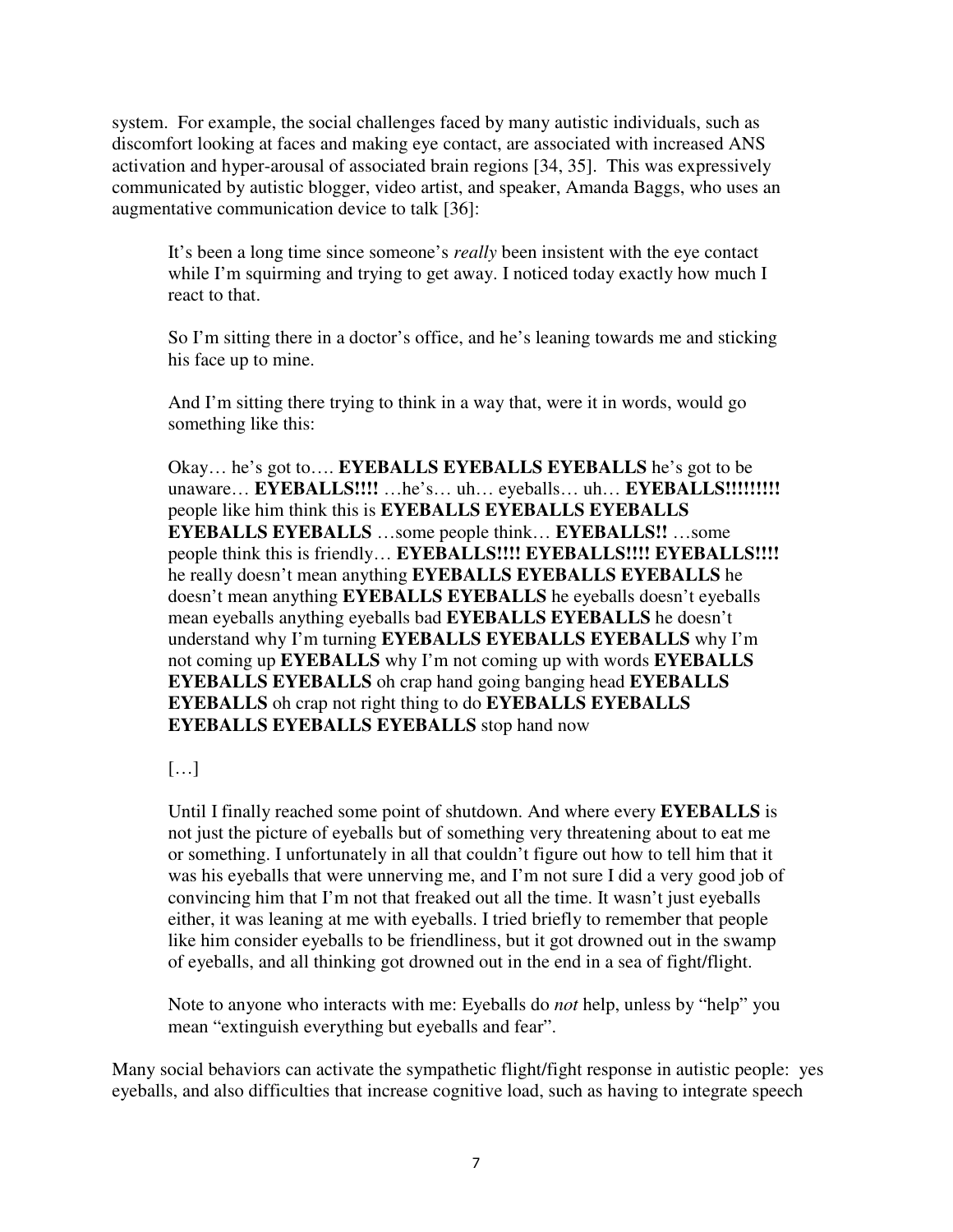with perception of nonverbal cues (e.g., speech prosody and facial expressions) in real-time interactions [37]. Furthermore, the motor function required to speak or to accurately operate an augmentative communication device can be impaired when autonomic functioning enters a state of overload or shutdown [7]. Inability to get one's body to move as desired is a recipe for further increasing stress, fueling a cycle that makes it harder to communicate and get needed help.

Harkening back to the opening scenario in this paper, accurate communication of David's ANS activation may or may not have prevented the meltdown and the injury that ensued, but it could have at least alerted a trusted person to take a second look at what might be causing the ANS activation, making it more likely that they could help debug what was causing David trouble. Timely communication might have led to addressing the problematic state, enabling subsequent continuation of productive learning, and increased understanding of David's sensitivities and differences in functioning. Moreover, David might be given tools to help him learn how to better understand and regulate his own ANS activation without having to share his internal changes with others, allowing him more control and autonomy, which is also very important in autism. In any case, we aim to design technology that people can use, on their terms and under their control, to better understand and, if they wish, communicate their internal emotional states.

## *Personalized measurement for learning and communication:*

Earlier research at MIT showed that ANS data related to emotion varied significantly from day to day in the same person, even when the person intended to express the same emotion, the same way, at the same time of day [27]. The findings indicated that simply averaging the patterns across the person's different days reduced the accuracy with which they could be characterized. What was needed was recognition of how each pattern related to an ever-changing "baseline" of underlying physiological activity, but how can such a baseline be obtained?

When measurement is taken over a short period of time in a lab, it causes several problems in characterizing a person's responses. Typically a researcher constructs a baseline by asking the participant to relax quietly, holding still for 15 minutes. The researcher waits for signals to settle, and then averages the signals at their lowest and most stable level. However, this process is an artifact of having a small amount of time to characterize a person, usually because the measurement apparatus is not suited for home wear. What can be found when measuring a person 24/7 is that these "low stable" periods occur naturally during portions of sleep and other times of day, and an hour in a strange lab may be entirely non-representative of this.

Here is a common, modern-day scenario that illustrates not only the baseline problem but also a larger problem: A person goes to an unfamiliar clinic or laboratory and is asked to take a test in front of a stranger while wearing possibly uncomfortable electrodes, perhaps with sticky fasteners and wires taped to their skin. Their personal information streams to a computer where the data are read by researchers, normalized against their 15-minute "baseline," averaged over a dozen or more people, compared in aggregate to a control group, and then published in a research article. The participant (and/or family) may later read the article and learn, for example, that "the autism group has higher average levels" or something that supposedly holds for that study. However, these findings may not actually apply to any one individual who was in the group, whose data may appear in significant clusters not numerically in the center, who may be a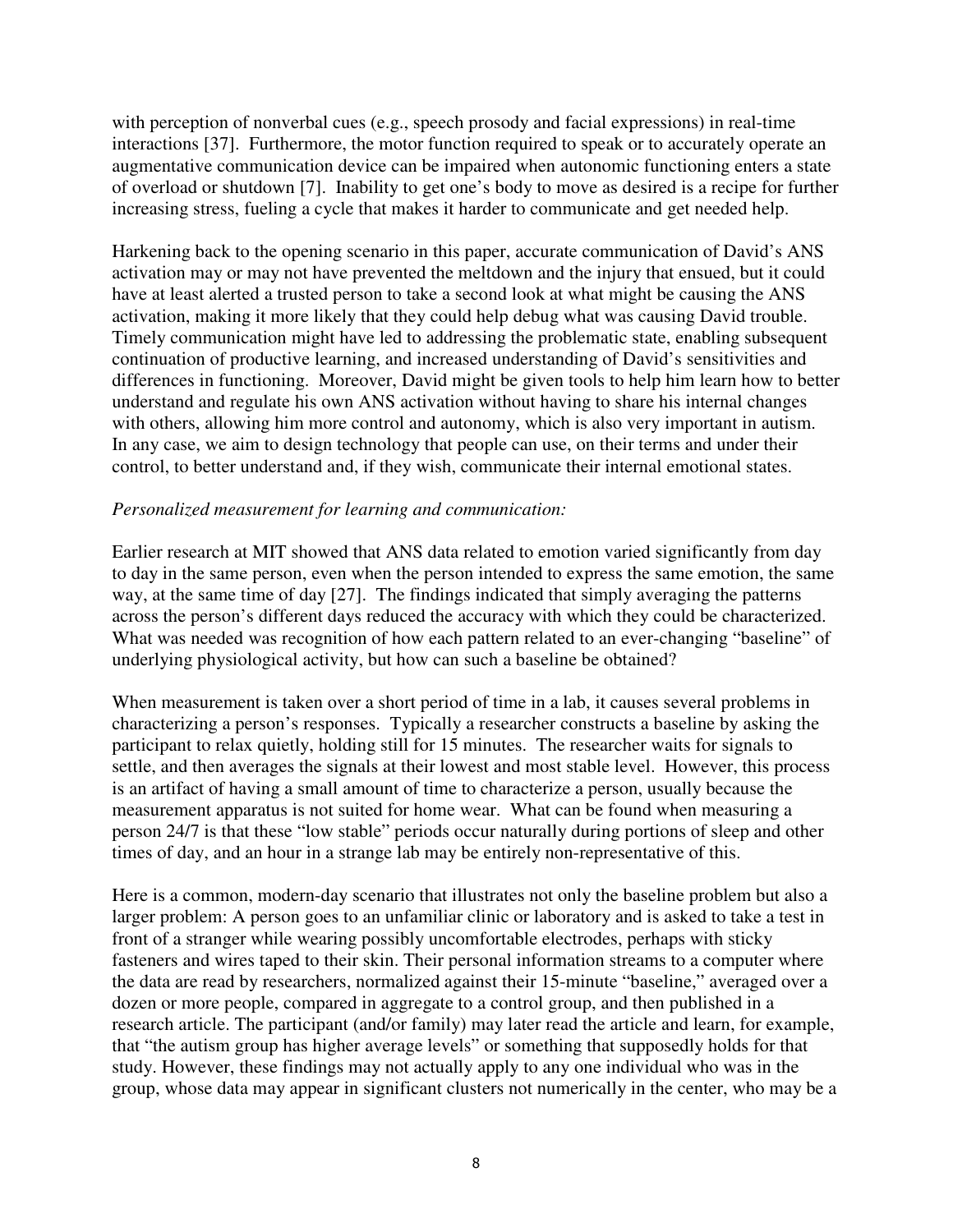statistical outlier, or whose "momentary baseline" may have resulted in a characterization not at all representative of daily life.

Scientists know that they are trading off conclusions about the individual for conclusions about the group<sup>2</sup>; however, this represents only one concern with today's approach. A bigger problem is that the very nature of going into an unfamiliar clinic or lab for assessment means that only a tiny sample of the participant's behavioral repertoire is used to characterize him or her. This methodology can be likened to someone listening to a dozen bars randomly played from the middle of Beethoven's Ninth, averaging them, and offering the result as a description of the symphony. The results should not be trusted as a scientifically accurate characterization, even if the practice is standard in science.

The need for monitoring people accurately over extensive periods of time has stimulated interest in comfortable wearable technologies – unobtrusive devices that can be worn during normal daily activity to gather physiological data over periods of several weeks or months [38, 39]. Researchers at MIT have led several of these efforts, envisioning and developing devices that can be worn comfortably during everyday activities [40, 41], including a new wireless EDA and motion sensor packaged comfortably on the wrist (Figure 1), freeing up the hand for everyday use [42].

A wireless EDA sensor was one of eight technologies we took on a first visit to meet autistic adult, Amanda Baggs, who was generously willing to try out and give us critical feedback on our prototypes. After our visit, she blogged about the EDA sensor [44]:

…they had one that was just electrodes that attached to a thing that transmits to a computer, which then shows it on a graph. Because there were so many people in the room, my arousal level was really high, it turned out (I wouldn't be surprised, being around lots of strangers stresses me out). But if I sat and rocked and didn't look at the people, it slowly went down. The moment one of them turned her head to look at me, though, it suddenly jumped up again. And this was *before* the point of eye contact, even, and certainly before I could *feel* more than a small difference in my stress levels. …

At the end of this post she described how she wished she'd had the device during a CNN interview with a medical doctor, as well as other interesting possibilities:

I wish I'd had that on during the interview with Sanjay Gupta so I could show him that I was even reacting in a measurable physiological way to his attempts at making eye contact (he asked me, in a part that didn't get aired, why I didn't just look at him, and he was, I think in an attempt at friendliness, leaning into me the whole time in a way that was making me very stressy indeed, too stressed out to fully explain to him the effect he was having on me). I also wish I had one of those devices to play with for longer. It sounds as if they could be really useful in

 $\overline{a}$ 

<sup>2</sup> Study of the individual is referred to as *idiographic*, while study of group data is referred to as *nomothetic*. Nomothetic comes from the Greek nomos, meaning "custom" or "law", while Idiographic comes from the Greek idios, meaning "proper to one." Several arguments have been put forth for bringing back idiographic methods (Molenaar, 2004); new technologies and analysis techniques, such as described here, make this approach increasingly favorable.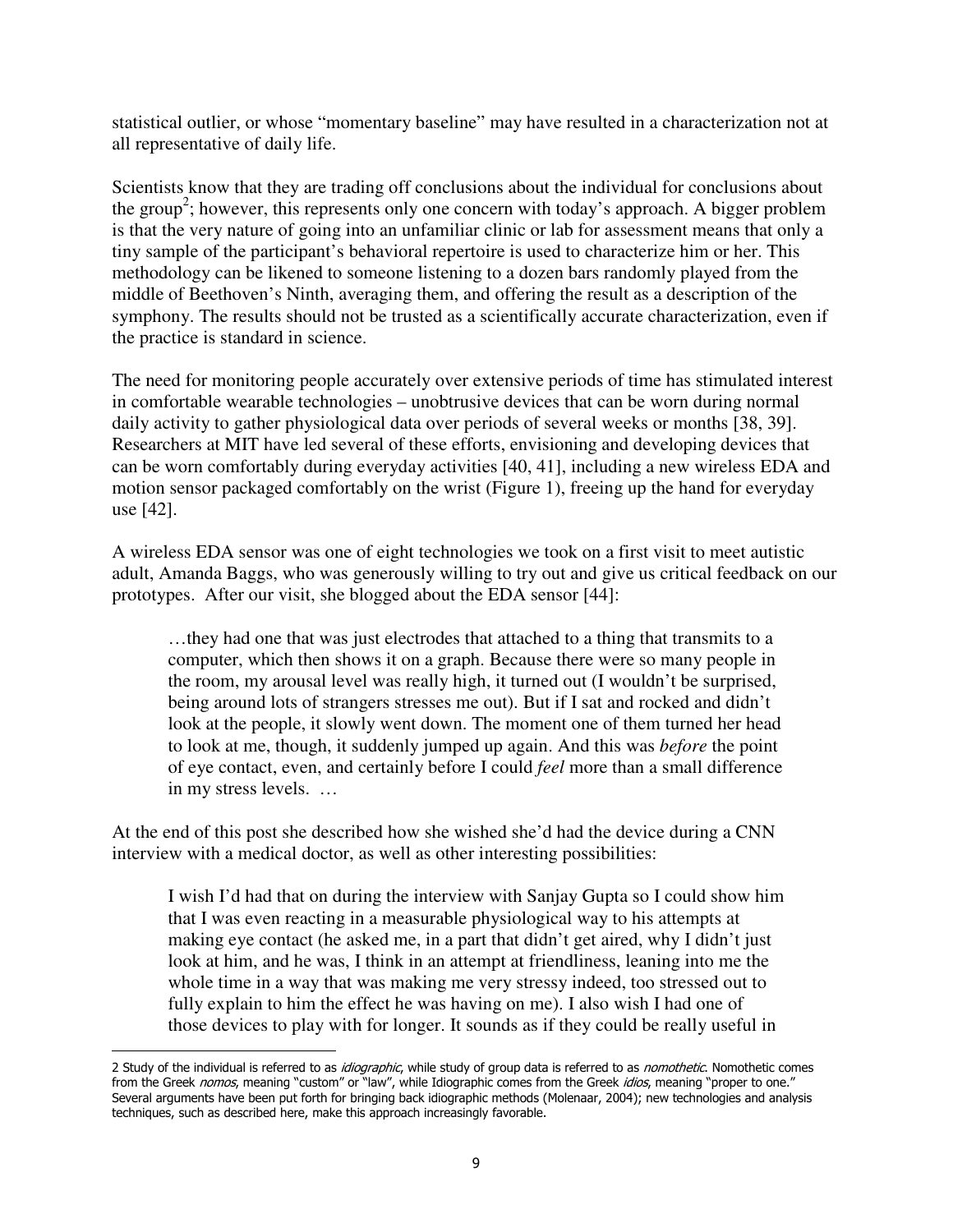learning what stresses me out before it reaches the point that I notice it. I also wonder if showing readings like that to the sort of professionals who are heavily invested in forcing eye contact and other invasively direct forms of interaction on autistic children would make them think twice about it.

While the experiences above belong to one person, might it not be fruitful for many to give them the option of showing others the physiological effects that they or other things in the environment are producing, especially when those effects cause harmful overload? Such information might suggest that we change our understanding of how to best interact with them in ways that are helpful. As such information is truly personalized for each individual, it might inform better practices for fostering individualized learning and development. Instead of believing that an approach that was published in a scientific journal as "best for a group of autistics" must be best for every autistic person, this method would allow closer look at individualized patterns, and how a technique interacts with those. Scientists can still look for common patterns across individuals, clusters of similarity and phenotypes, and ways of responding to these clusters that foster helpful outcomes in general; in short, the "group analysis" can still be done. Thus, an individualized measurement approach, scaled to include anybody who wants to participate, can contribute to deepening understanding of the science of autism.

The science of individualized measurements – the idiographic approach – is not a new idea, and Molenaar and others have elsewhere argued for the benefits of this methodology [45]. The idea is to measure and characterize patterns over time (not just minutes, but also days and weeks) for an individual, then repeat this methodology for many individuals. The immense scientific value of this approach has long been known, yet it has been impractical. Today's technology advances make the idiographic science newly practical. Most of all, with the individualized data intensive approach based on measurement in a person's natural environment, it is not just the science that benefits: Each participant can now benefit with information specific to their needs and situation. Participants need not wait and see if a publication a year or more later shows a finding, and wonder if their data was an outlier or a core part of that finding. Instead, if you participate in a study, you see your own data, and you can see if your patterns connect to those that the scientists find across the group of individuals.

# *Design Principles and Challenges: Comfort, Clarity, and Control*

The challenge is to design a device that can accurately and comfortably measure data outside the lab as well as it does inside the lab. As shown in Figure 1, Researchers at MIT have developed an EDA device that is able to be worn comfortably around the clock, privately logging or wirelessly transmitting data [42]. The wrist sensor is also easy to put on or take off, requiring little dexterity to slip over the hand. Comfort is substantially improved over previous sensors that required application of electrodes to fingers, securing of wires, and attaching of a recording instrument to the body.

Researchers at MIT have tested quality of the new device's signal by comparing it both to a commercial FDA approved device used on the inner wrist as well as to traditional EDA sensing on the fingertips [43]. These tests considered stimuli from three kinds of stressors: emotional, physical, and cognitive. Measurements of EDA by the wrist-worn sensor showed very strong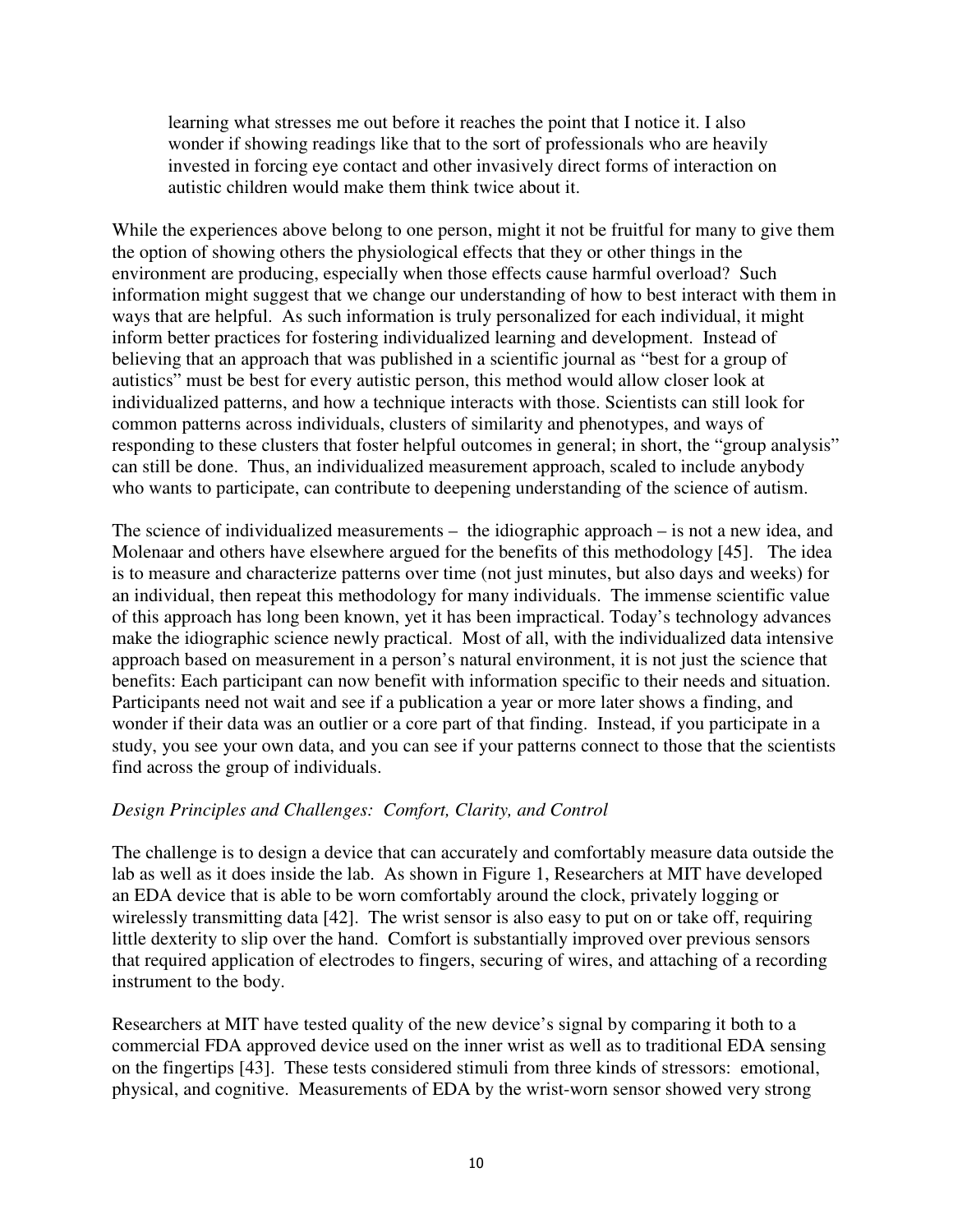correlation (median correlation coefficient,  $0.93 \le \tilde{r} \le 0.99$ ) with a widely-used commercial system (Thought Technology Flexcomp Infinity). A range of resistors from 0.1 to 4.0 M $\Omega$  were applied to the device and the mean error in conductance was measured as small  $(0.68 \pm 0.64\%)$ . Correlation between EDA on the distal forearm and ipsilateral palmar sites was strong  $(0.57 \leq \tilde{r})$  $\leq$  0.78) during all three stressor tasks, showing that the wrist is a feasible EDA recording site.

Attaining clarity with EDA measurement is a two-sided coin. On one side, scientists would like a precise measure of the individual emotion or state being experienced; on the other side, many people feel uneasy with that possibility, and would not like detailed emotional state information to be obtained through analyzing EDA. EDA represents generalized arousal – from emotional, cognitive, or physical stimulation. If humidity, physical motion, or other variables introduce changes in the moisture barrier between the skin and electrodes, these artifacts may masquerade as sympathetic responses; however, the wrist sensor also detects motion and usually these artifacts can be identified by their patterns (e.g. sudden drop in level is usually slippage of electrodes and not reduction in sympathetic activation). Once identified, such artifacts can be discounted and/or removed. Also, humidity and temperature can be measured in the device and their effects removed to some extent. Importantly, EDA does not communicate valence: it can go up with liking or disliking, with truth or lies, with joy or anger. While negative events tend to be more emotionally arousing than positive, one cannot reliably read valence from EDA alone.

Ambiguity around valence is protective, but can also cause misunderstandings. If you see arousal go up, how do you know if the person is feeling good or bad? One mother of an autistic child told me that she recognizers her daughter is over-aroused when she sees her tapping her fingers in a certain way. However, she cannot tell from the tapping if the child is in a negatively aroused state or a positively aroused state, until she tries the following: Mother taps in the same way, and then slightly varies it. When her daughter adapts her tapping to follow Mom's variation, she is usually in a positive state; if, however, the daughter does not adapt, then it is probably a negative state. While this works for this person, such patterns will be different for different people, and may need to be discovered. In general, arousal must be combined with other information (such as facial expressions, provided these are accurate and working properly) to get a more complete understanding of emotion.

Control is a major factor in arousal regulation. A survey of the most stressful jobs concluded that bus drivers had the most stressful job because they had a schedule they had to keep and keeping it was largely dependent on traffic and other people, things that were all out of their control. If you build a tool to help somebody regulate negative arousal, and they have trouble controlling the tool, or if they feel controlled by the tool or by others when they use the tool, then effectiveness will be compromised. In our research we do several things to enhance control, including practicing an "opt in" policy where nothing is sensed from a person without their fully informed consent, which can be withdrawn at any time without penalty. We also emphasize creating devices that a person can easily take on or off, turn off, or fake their participation with. We have been collaborating with autistic people to co-design toolkits that customize the control and output of their devices, so that we can understand their perspectives, needs, and wants. We do not expect that there will be one best solution; instead, our approach is to develop a garden of devices, hoping that one or more can be adapted to meet individual needs and preferences.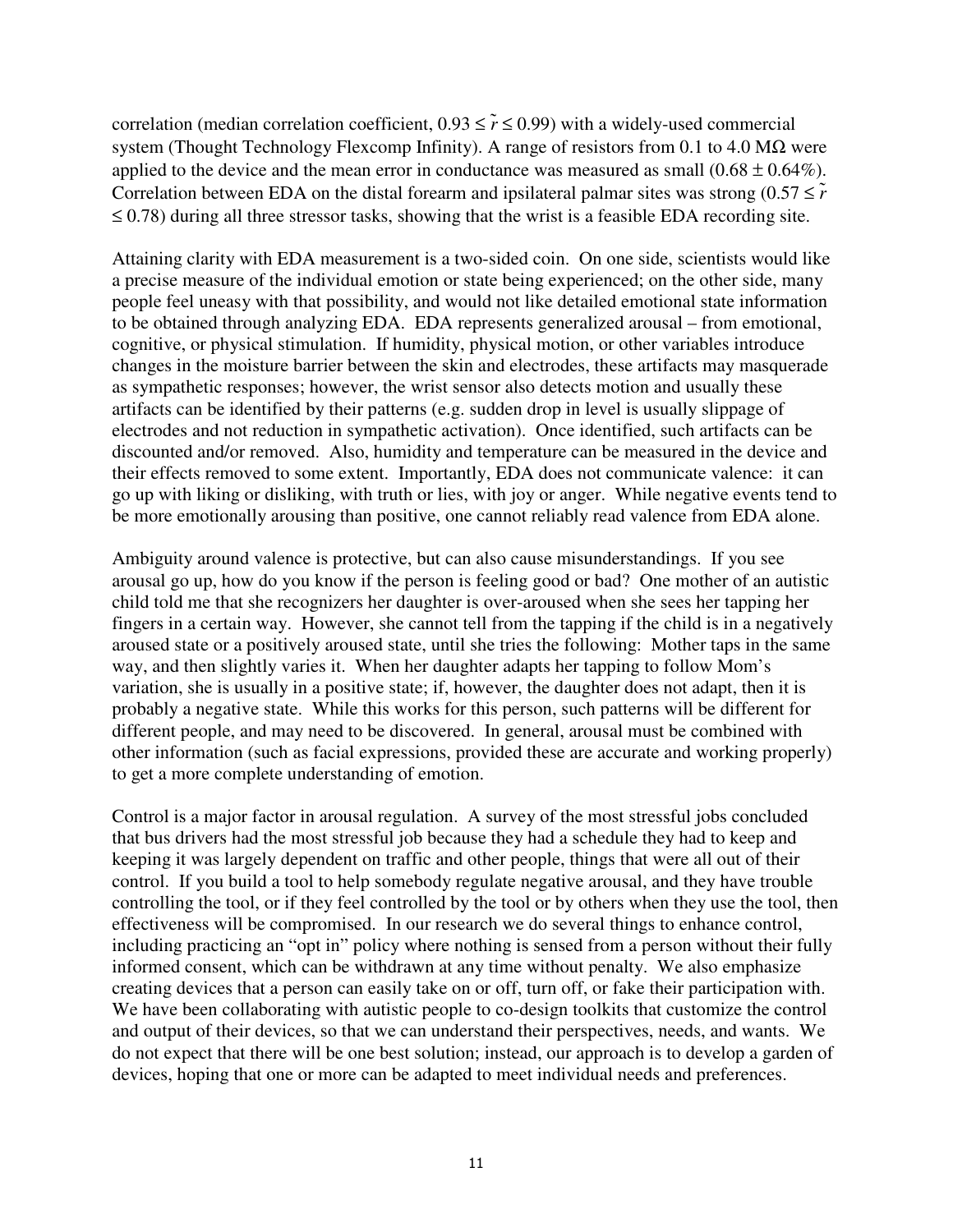### *Out of the lab and into daily life*

Emotional measures from daily life provide the advantage of representing real-world experiences in familiar and unfamiliar environments under naturally varying conditions (say after a good night sleep vs. a bad night sleep) and in encounters that really matter to people (as opposed to most lab encounters, where some activity is requested that a person may or may not feel motivated to perform.) Figures 2 and 3 show samples of data collected during daily life using the MIT EDA wrist sensor. Figure 2 shows 24-hour changes in a neurotypical adult, while Figure 3 shows data from a child while he undergoes a 45 minute occupational therapy session, a sample from a much larger set that we are beginning to collect in a series of clinical studies that have just gotten underway. Both of these sets of data show a huge variation in response level, even over only 45 minutes.

Published results of ANS activity in autism show at least two groups of responders during short lab measurements: one group with high ANS arousal and one group with low arousal [46]. However, we see in Figure 3 an example of one child showing both very low and very high responses, with the largest escalation happening for no apparent reason. Specifically, at the point where the child lies on the ground, the level goes up by a factor of five, even though the child remains quiet and calm in appearance. Does this child have a high or a low baseline? Here it would depend completely whether he is measured before the escalation, or later while he is lying calmly on the floor. Just because he looks calm lying on the floor, does not mean it is a good time to capture an ANS "low baseline." This child could easily be classified as "too high" or "too low" simply depending on when you measure him, and judging from the outside is not an accurate measure. A comfortable wearable sensor that can be worn long-term, during daily activity, provides new opportunities for greater scientific understanding of the ANS in autism, and in many other conditions as well.

Emotion changes most readily with what is real and what really matters in a person's life. While lab visits offer observation over some outward influences on a person's emotional state, and allow useful control over some of those influences, they also run the risk of missing entirely the patterns that characterize the symphony of real life. In autism, where autonomic nervous system variations abound, it is all the more imperative that comfortable, personally-controllable, solutions be developed to better understand ANS changes and interactions, for the sake of the individual who may not know what their own ANS system is doing as well as for the sake of enhancing scientific knowledge. If scientific findings are to apply to daily life, it is important that daily life data be represented in the scientific data collection process. New technology, if properly developed, can make this advancement both possible and practical.

### *Conclusions*

Those who have worked with a lot of people on the autism spectrum know this adage: "If you've met one person with autism, then you've met one person with autism." In this day when the computational power of the first lunar mission fits into a pants pocket, when wireless technology is pervasive, and when kids upload home videos for the entertainment of people around the planet, there is no reason to restrict research to the old paradigm of laboratory observations that use snapshot measurement technology and average the findings across a group. While there are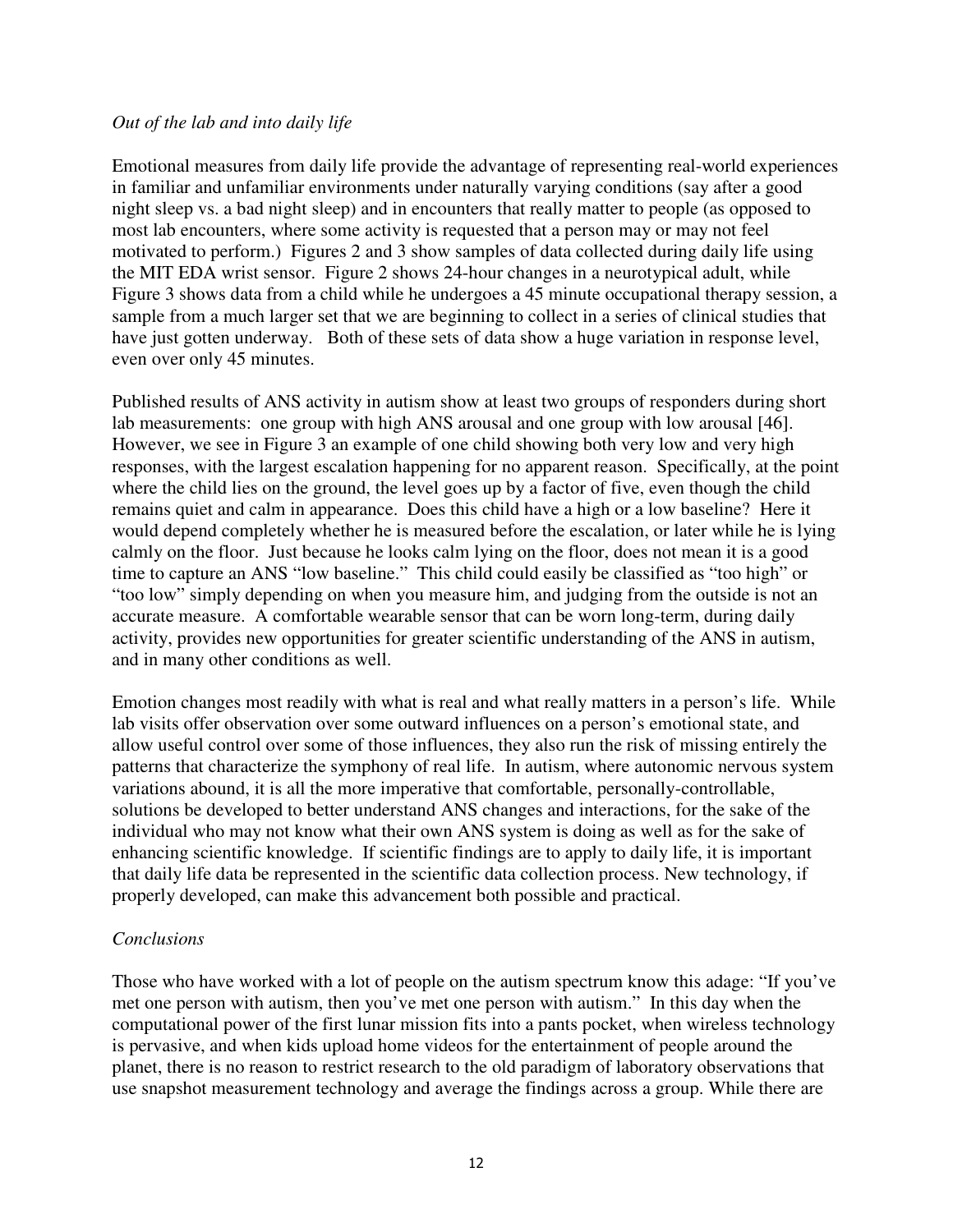important conclusions to draw about groups, the technology is ready to address the richer understanding of individuals, especially bringing light to the everyday challenges faced by people on the autism spectrum, and the role of emotion and ANS changes in these challenges. While difficulties bedevil the researcher who wishes to conduct rigorous science in the uncontrolled real-world measurement environment, the difficulties can be overcome with ultradense large sets of individualized data, and with dynamic pattern analysis tools that characterize spaces of changing variables. New emotion communication technology can remedy many of the old measurement problems and enable personalized opportunities for learning, especially for people with autism diagnoses, and for those who aim to better understand and serve them and their needs.

### *Acknowledgements*

This work has benefited from discussions and collaborations with Matthew Goodwin, Amanda Baggs, Rich Fletcher, Oliver Wilder-Smith, Michelle Dawson, Joel Smith, Jonathan Bishop, Kathy Roberts, Dinah Murray, Lucy Jane Miller, Rana el Kaliouby, and the whole Affective Computing group, especially Jackie Lee, Ming-Zher Poh, Elliott Hedman, and Daniel Bender. I am especially grateful to Leo Burd at Microsoft, the National Science Foundation, the Nancy Lurie Marks Family Foundation, and the Things That Think Consortium for helping support our autism technology research.

# *References*

- 1. Biklen, D., et al., *Autism and the Myth of the Person Alone*. 2005: New York University Press.
- 2. Gernsbacher, M.A., et al., *Why Does Joint Attention Look Atypical in Autism?* Child Development Perspectives, 2008.
- 3. American Psychiatric Association, A.P.A., *Diagnostic and Statistical Manual of Mental Disorders*. 1980: American Psychiatric Association.
- 4. Leary, M.R. and D.A. Hill, *Moving on: autism and movement disturbance.* Mental retardation(Washington, DC), 1996. **34**(1): p. 39–53-39–53.
- 5. Wing, L. and A. Shah, *Catatonia in autistic spectrum disorders.* The British Journal of Psychiatry, 2000. **176**(4): p. 357-362.
- 6. Ming, X., et al., *Discordant mental and physical efforts in an autistic patient.* Brain and Development, 2004. **26**(8): p. 519–524-519–524.
- 7. Donnellan, A.M., M.R. Leary, and J. Patterson Robledo, *I Can't Get Started: Stress and the Role of Movement Differences in People with Autism*, in *Stress and Coping in Autism*, M.G. Baron, et al., Editors. 2006, Oxford University Press.
- 8. Goodwin, M.S., et al., *Cardiovascular arousal in individuals with autism.* Focus on Autism and Other Developmental Disabilities, 2006. **21**(2): p. 100―123-100―123.
- 9. Hirstein, W., P. Iversen, and V.S. Ramachandran, *Autonomic responses of autistic children to people and objects.* Proceedings of the Royal Society B: Biological Sciences, 2001. **268**(1479): p. 1883-1888.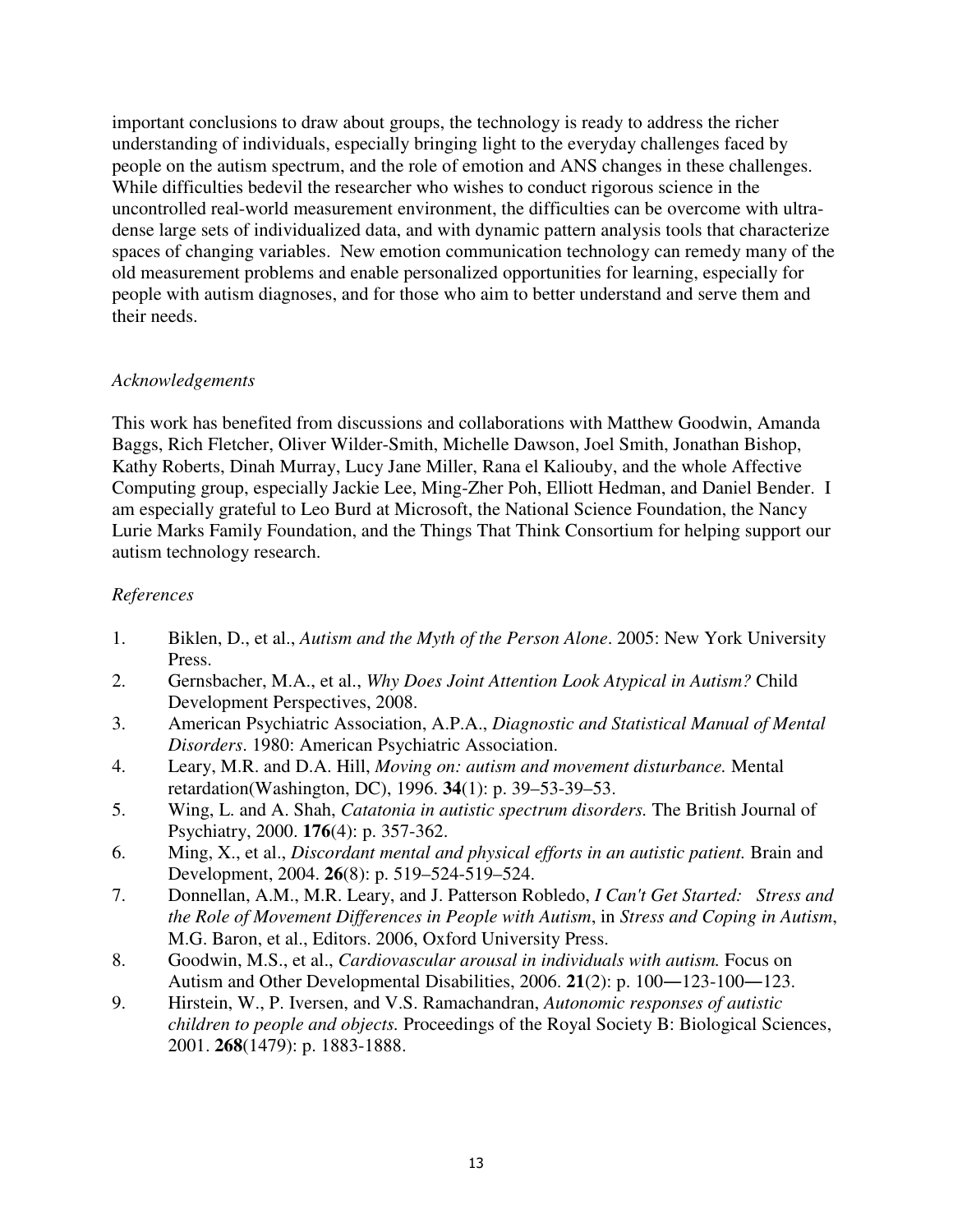- 10. Kleinginna Jr., P.R. and A.M. Kleinginna, *A Categorized List of Emotion Definitions, with Suggestions from Theory to Practice.* Motivation and Emotion, 1981. **5**(4): p. 345 - 379.
- 11. Schlosberg, H., *Three dimensions of emotion.* Psychological Review, 1954. **61**(2): p. 81- 88.
- 12. Lang, P.J., et al., *Looking at pictures: Affective, facial, visceral, and behavioral reactions.* Psychophysiology, 1993. **30**(3): p. 261-273.
- 13. Hill, E., S. Berthoz, and U. Frith, *Brief Report: Cognitive Processing of Own Emotions in Individuals with Autistic Spectrum Disorder and in Their Relatives.* Journal of Autism and Developmental Disorders, 2004. **34**(2): p. 229-235.
- 14. SymTrend. *Electronic diaries and graphic tools for health care and special education*. [cited 2009 April 3]; Available from: http://www.symtrend.com.
- 15. Levine, M., *President, SymTrend, Inc.* 2007.
- 16. Aviezer, H., et al., *Angry, Disgusted, or Afraid? Studies on the Malleability of Emotion Perception.* Psychological Science, 2008. **19**(7): p. 724-732.
- 17. Ekman, P. and W.V. Friesen, *Pictures of facial affect*. 1976, Palo Alto, CA: Consulting Psychologists Press.
- 18. Iversen, P., *Strange Son*. 2007: Riverhead Trade, NY: Penguin.
- 19. Critchley, H.D., *Electrodermal responses: what happens in the brain.* Neuroscientist, 2002. **8**(2): p. 132-42.
- 20. Boucsein, W., *Electrodermal Activity*. The Plenum Series in Behavioral Psychophysiology and Medicine, ed. W.J. Ray. 1992, New York: Plenum Press. 442.
- 21. James, W., *The principles of psychology*. 1890.
- 22. Cannon, W.B., *The James-Lange theory of emotions: A critical examination and an alternative theory.* The American Journal of Psychology, 1927: p. 106-124.
- 23. Schachter, S., *The interaction of cognitive and physiological determinants of emotional state*. 1964: Stanford Univ. Press.
- 24. Ekman, P., R.W. Levenson, and W.V. Friesen, *Autonomic Nervous System Activity Distinguishes Among Emotions.* Science, 1983. **221**: p. 1208―1210-1208―1210.
- 25. Winton, W.M., L.E. Putnam, and R.M. Krauss, *Facial and autonomic manifestations of the dimensional structure of emotion.* Journal of experimental social psychology(Print), 1984. **20**(3): p. 195-216.
- 26. Fridlund, A.J. and C.E. Izard, *Electromyographic studies of facial expressions of emotions and patterns of emotions.* Social psychophysiology: A sourcebook, 1983: p. 243-286.
- 27. Picard, R.W., E. Vyzas, and J. Healey, *Toward machine emotional intelligence: analysis of affectivephysiological state.* IEEE transactions on pattern analysis and machine intelligence, 2001. **23**(10): p. 1175-1191.
- 28. Liu, C., et al., *Physiology-based affect recognition for computer-assisted intervention of children with Autism Spectrum Disorder.* Int. J. Hum.-Comput. Stud., 2008. **66**(9): p. 662-677.
- 29. Liu, C., et al., *Online Affect Detection and Robot Behavior Adaptation for Intervention of Children With Autism.* IEEE Transactions on Robotics, 2008. **24**(4): p. 883-896.
- 30. el Kaliouby, R. and P. Robinson, *The Emotional Hearing Aid: An Assistive Tool for Children with Asperger Syndrome.* Universal Access in the Information Society, 2005. **4**(2).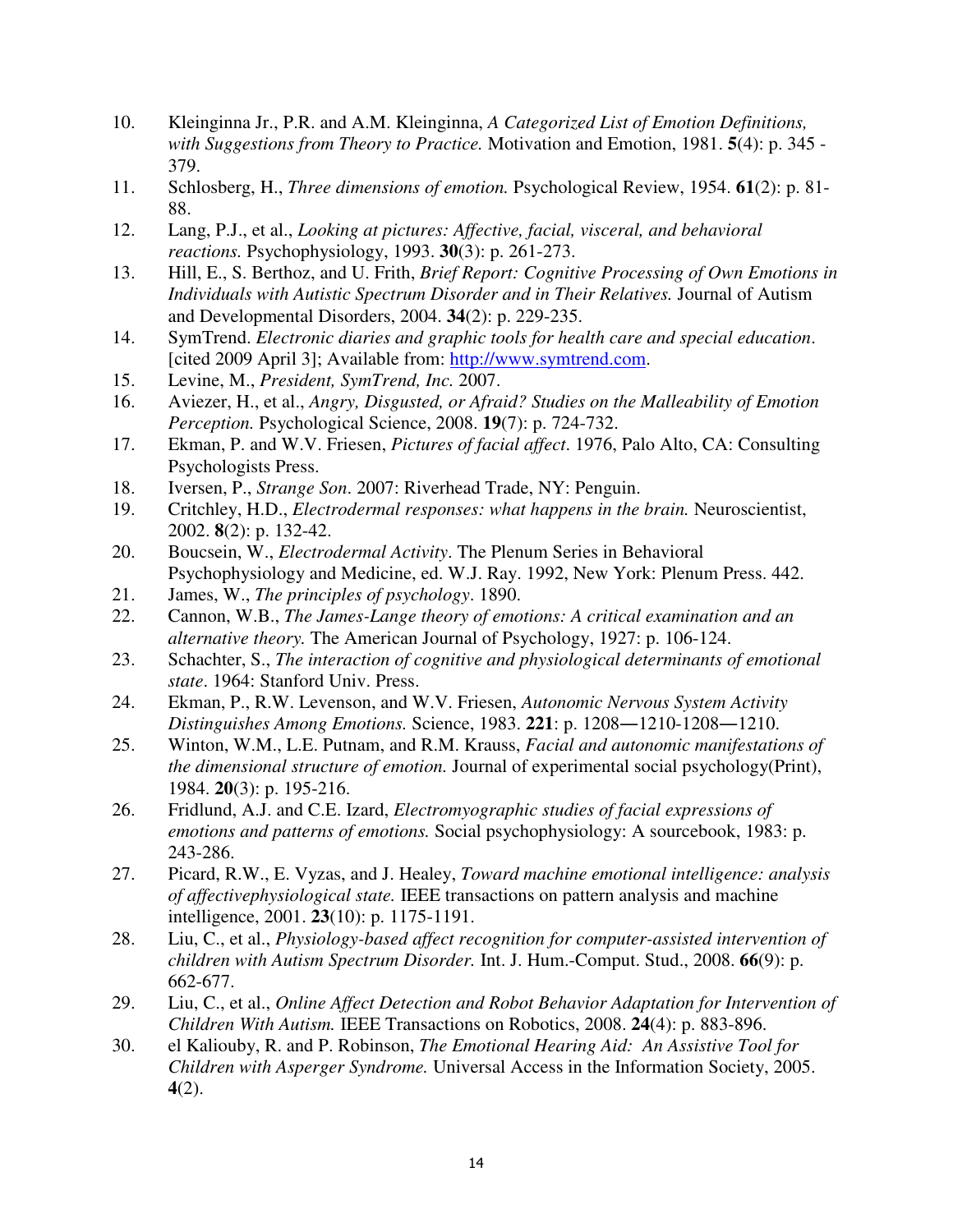- 31. el Kaliouby, R., A. Teeters, and R. Picard. *An Exploratory Social-Emotional Prosthesis for Autism Spectrum Disorders*. in *Body Sensor Networks*. 2006. MIT Media Lab.
- 32. Madsen, M., R. el Kaliouby, and M.P. Goodwin, R.W. *Technology for Just-In-Time In-Situ Learning of Facial Affect for Persons Diagnosed with an Autism Spectrum Disorder*. in *10th ACM Conference on Computers and Accessibility (ASSETS)*. 2008. Halifax, Canada.
- 33. Picard, R., J. Smith, and A. Baggs, *Toward a Voice for Everyone*. 2008.
- 34. Joseph, R.M., et al., *Affective response to eye contact and face recognition ability in children with ASD.* Journal of the International Neuropsychological Society, 2008. **14**: p. 947-955.
- 35. Kleinhans, N.M., et al., *Reduced Neural Habituation in the Amygdala and Social Impairments in Autism Spectrum Disorders.* AJP in Advance, 2009: p. 1-9.
- 36. Baggs, A. *Eyeballs eyeballs eyeballs*. 1996 [cited 2009 April 18]; Available from: http://ballastexistenz.autistics.org/?p=110.
- 37. Iarocci, G. and J. McDonald, *Sensory Integration and the Perceptual Experience of Persons with Autism* Journal of Autism and Developmental Disorders, 2006. **36**(1): p. 77- 90.
- 38. Bonato, P., *Wearable sensors/systems and their impact on biomedical engineering.* IEEE Eng Med Biol Mag, 2003. **22**(3): p. 18-20.
- 39. Picard, R.W. and J. Healey, *Affective Wearables.* Personal Technologies, 1997. **1**(4): p.  $231 - 240$ .
- 40. Picard, R.W. and J. Scheirer, *The Galvactivator: A glove that senses and communicates skin conductivity*, in *Proceedings from the 9th International Conference on Human-Computer Interaction*. 2001: New Orleans.
- 41. M. Strauss, C.R., S. Hughes, K. Park, G. McDarby, and R. W. Picard. *The HandWave Bluetooth Skin Conductance Sensor*. in *The 1st International Conference on Affective Computing and Intelligent Interaction*. 2005. Beijing, China.
- 42. Fletcher, R., et al., *iCalm: Wearable Sensor and Network Architecture for Wirelessly Communicating and Logging Autonomic Activity.* Submitted for publication.
- 43. Poh, M.-Z., N.C. Swenson, and R.W. Picard, *A Wearable Sensor for Comfortable, Long-Term Assessment of Electrodermal Activity.* submitted for publication, 2009.
- 44. Baggs, A. *Sorry I'm late with the Blog Carnival. My home was invaded by interesting geeks.* 2007 [cited 2009 April 18]; Available from: http://ballastexistenz.autistics.org/?p=367.
- 45. Molenaar, P.D.M., *A manifesto on psychology as idiographic science: Bringing the person back into scientific psychology, this time forever.* Measurement, 2004. **2**: p. 201- 218.
- 46. Schoen, S.A., et al., *Psychophysiology of children with autism spectrum disorder.* Research in Autism Spectrum Disorders, 2008. **2**(3): p. 417-429.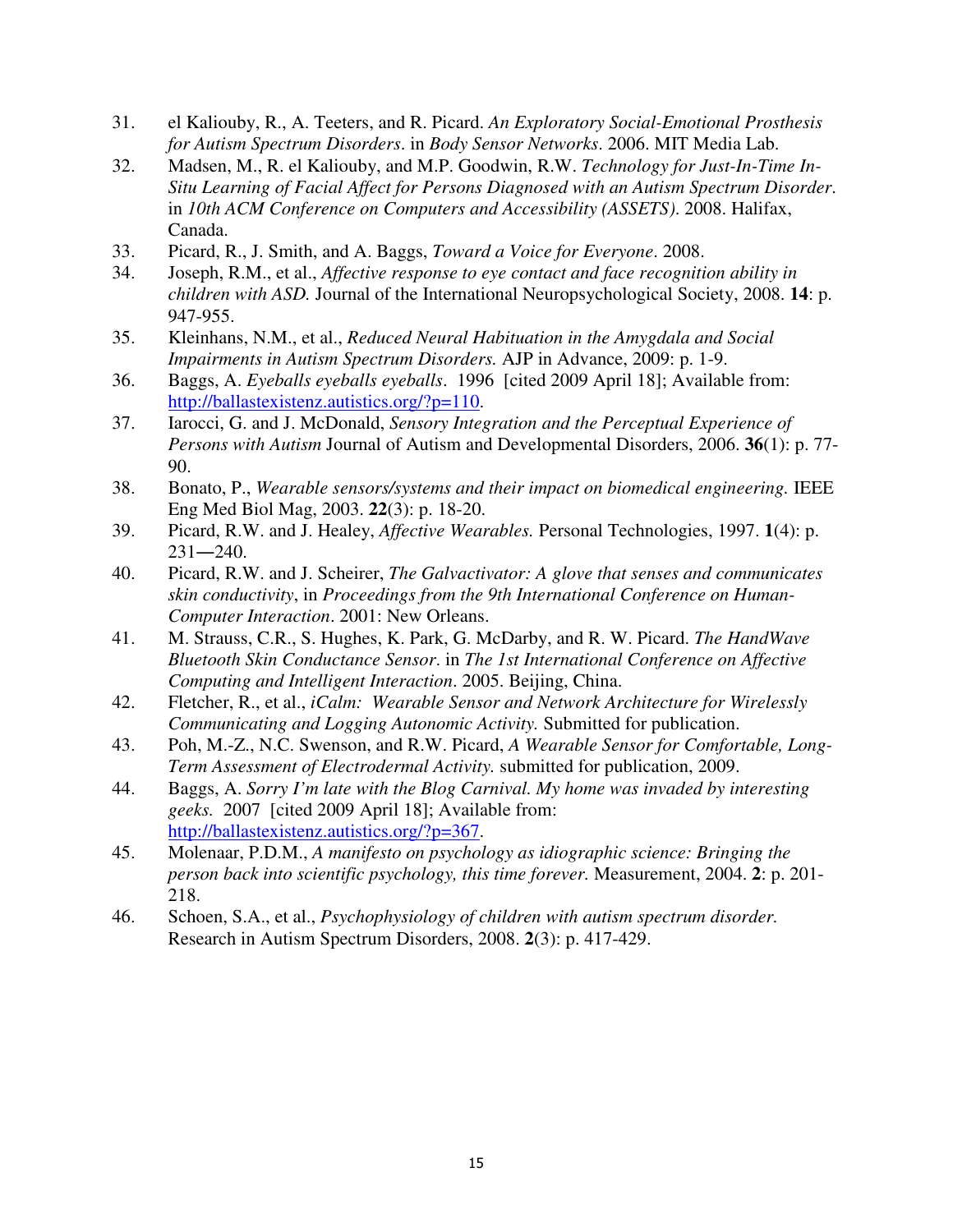

Fig. 1. Wearable EDA sensor. (a) Sensor is inside stretchy breathable wristband. (b) Disposable Ag/AgCl electrodes attached to the underside of the wristband. (c) The EDA sensor can be worn comfortably for long periods of time.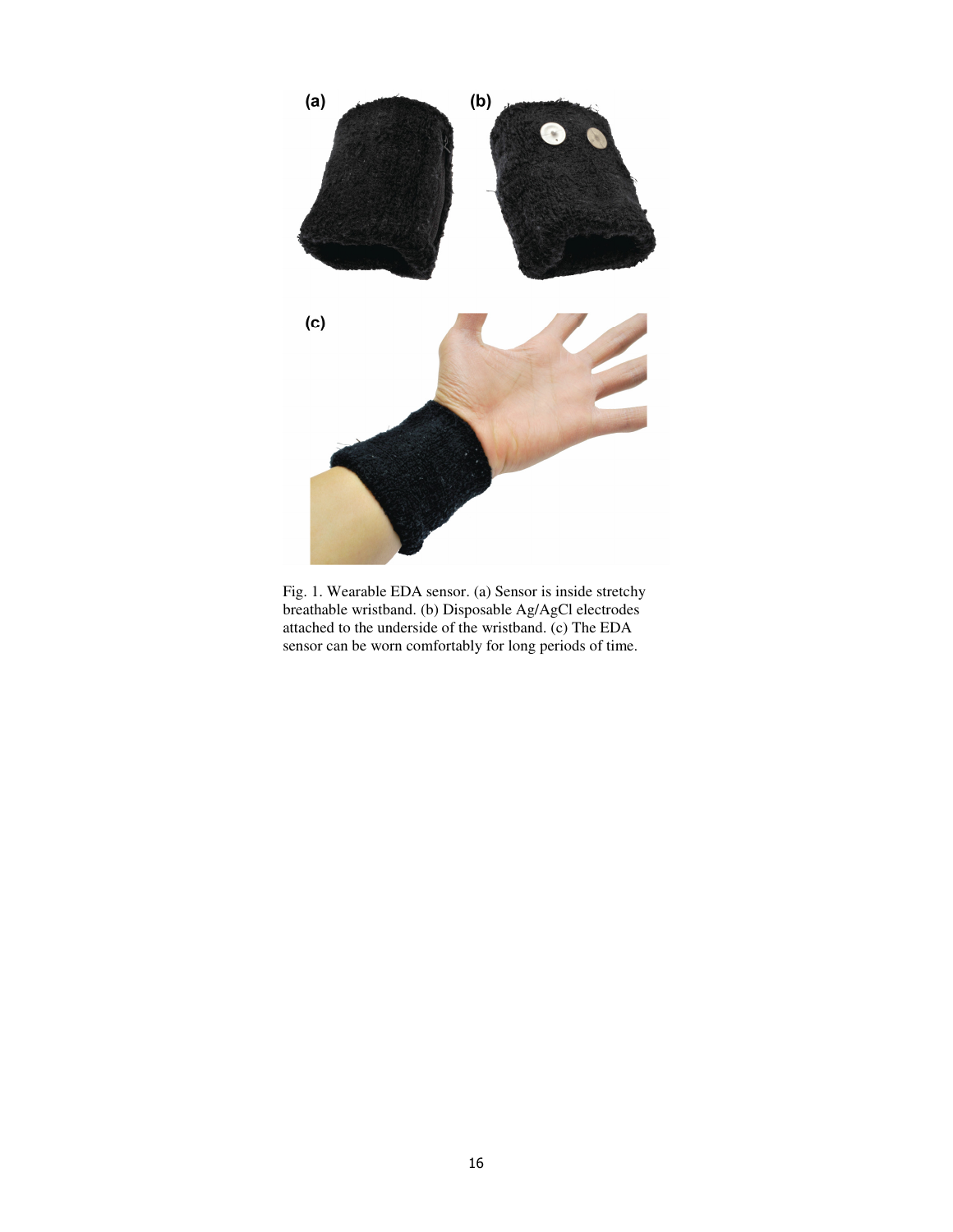

**Figure 2. Radial 24-hour plots of EDA data from four days of wearing the wireless wrist sensor. Arousal level is proportional to distance from the center. During three of the days, the biggest peaks occur during wake; while in the upper right, the biggest peak is during sleep.**